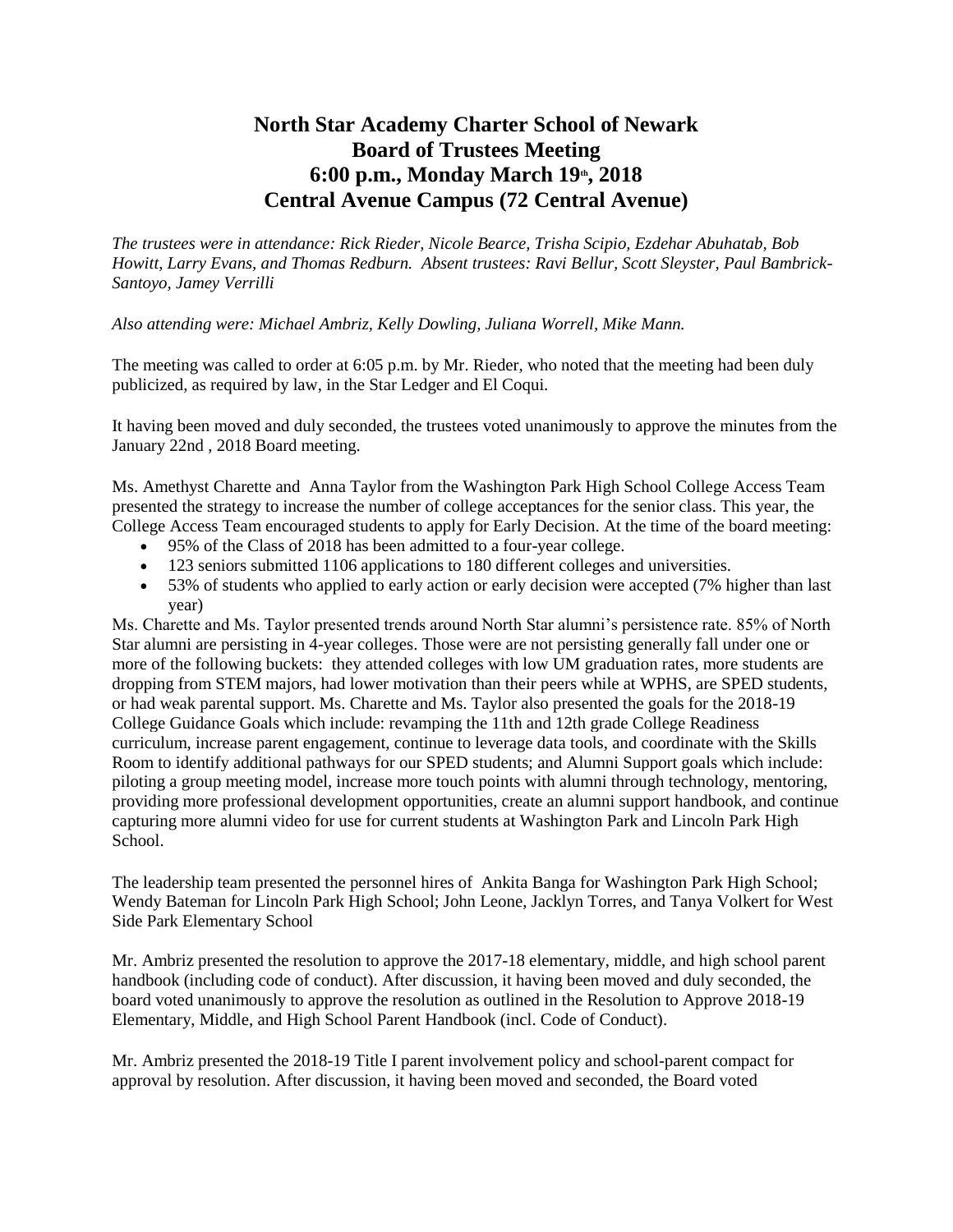unanimously to accept the resolution as outlined in the Resolution to Approve the 2018-2019 Title I Parent Involvement Policy and School-Parent Compact.

Mr. Ambriz presented the resolution to appoint 2017-2018 auditor. After discussion, it having been moved and duly seconded, the board voted unanimously to approve the resolution as outlined in the Resolution to Appoint 2017-2018 Auditor.

Mr. Ambriz presented the resolution to appoint 2018-2019 school business administrator. After discussion, it having been moved and duly seconded, the board voted unanimously to approve the resolution as outlined in the Resolution to Appoint 2018-2019 School Business Administrator.

Mr. Ambriz presented the resolution to approve resignation of treasurer. After discussion, it having been moved and duly seconded, the board voted unanimously to approve the resolution as outlined in the Resolution to approve Resignation of Treasurer.

Mr. Ambriz presented the resolution to authorize use of federal funds for employee salaries. After discussion, it having been moved and duly seconded, the board voted unanimously to approve the resolution as outlined in the Resolution to Authorize Use of Federal Funds for Employee Salaries.

Mr. Ambriz presented the final resolution to award contract for charter multi-campus HVAC services. After discussion, it having been moved and duly seconded, the board voted unanimously to approve the resolution as outlined in the Final Resolution to Award Contract for Charter Multi-Campus HVAC Services.

Mr. Ambriz presented the preliminary resolution to award and execute contract for Bid Jan-2018 multicampus janitorial services vendor. After discussion, it having been moved and duly seconded, the board voted unanimously to approve the resolution as outlined in the Preliminary Resolution to Award Bid and Execute Contract for Bid Jan-2018 Multi-Campus Janitorial Services.

Mr. Ambriz presented the preliminary resolution to award and execute contract for Bid Waste Mgmt-2018: multi-campus waste management service vendor. After discussion, it having been moved and duly seconded, the board voted unanimously to approve the resolution as outlined in the Preliminary Resolution to Award and Execute Contract for Bid Waste-Mgmt-2018: Multi-Campus Waste Management Service Vendor.

Mr. Ambriz presented the preliminary resolution to award and execute contract for 108 S. 9th Street interior and exterior renovations. After discussion, it having been moved and duly seconded, the board voted unanimously to approve the resolution as outlined in the Preliminary Resolution to Award and Execute Contract for 108 S. 9th Street Interior and Exterior Renovations.

Mr. Ambriz presented the final resolution to award and execute contract for e-rate vendor. After discussion, it having been moved and duly seconded, the board voted unanimously to approve the resolution as outlined in the Final Resolution to Award and Execute Contract E-Rate Vendor.

Mr. Ambriz presented the resolution to approve pre-AP program agreement. After discussion, it having been moved and duly seconded, the board voted unanimously to approve the resolution as outlined in the Resolution to Approve Pre-AP Program Agreement.